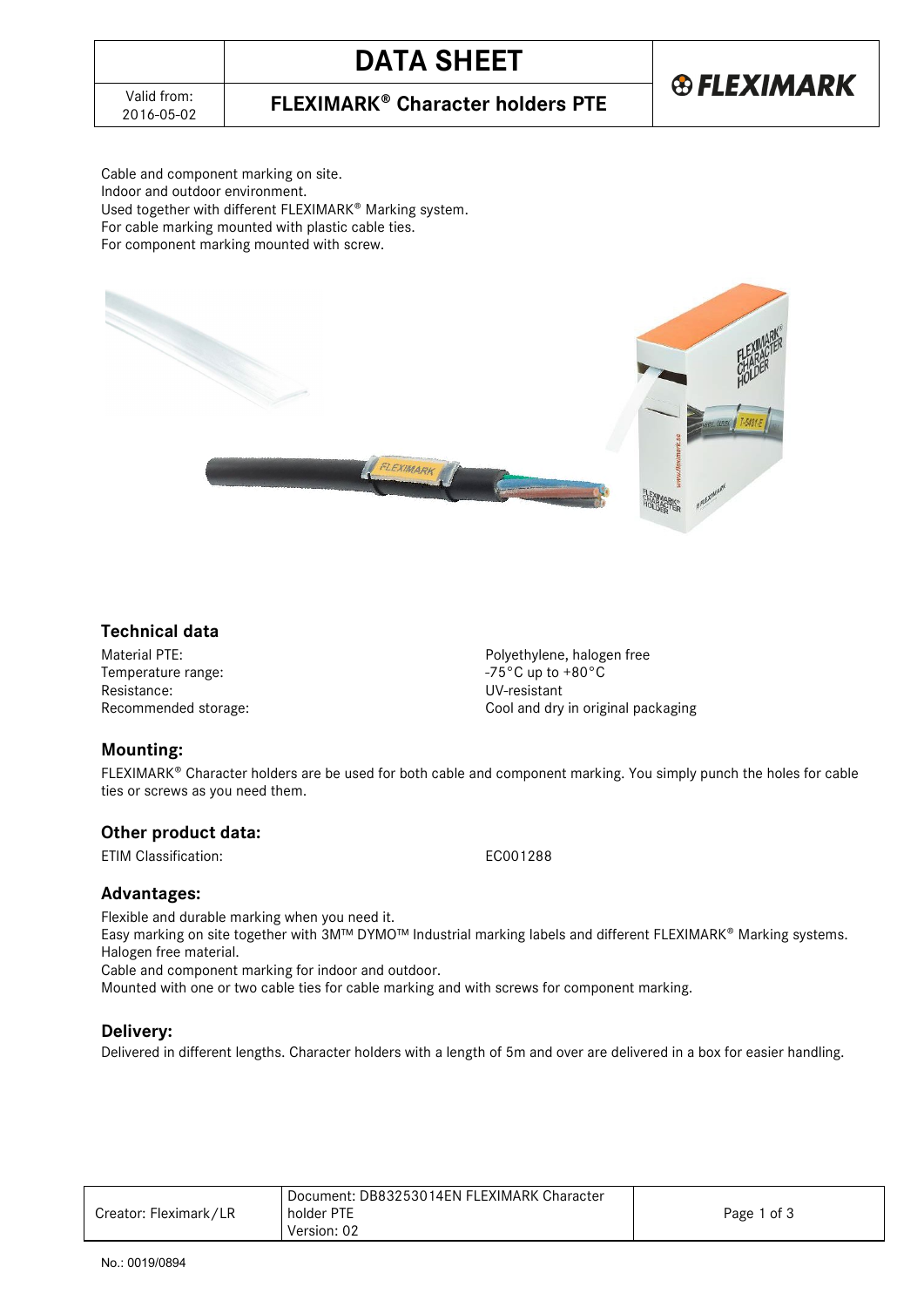| Valid from: |
|-------------|
| 2016-05-02  |

# **DATA SHEET**



### 2016-05-02 **FLEXIMARK Character holders PTE**

### **Product data:**

| E-nummer | <b>LAPP Part</b><br>no. | <b>Article designation</b> | Width (mm) | Length (mm)     | <b>Adhesive</b> | Content<br>(unit) | PU |
|----------|-------------------------|----------------------------|------------|-----------------|-----------------|-------------------|----|
|          |                         |                            |            |                 |                 |                   |    |
| 2989392  | 83253014                | PTE 6-285                  | 6          | 285             | No              | 10                |    |
| 2989394  | 83253012                | PTE 6-1000                 | 6          | 1000            | No              | 10                |    |
| 2972175  | 83259950                | PTE 6-10m                  | 6          | 10 <sub>m</sub> | No              |                   |    |
| 2989402  | 83252081                | PTE 9.5-285                | 9,5        | 285             | No              | 10                |    |
| 2989404  | 83252084                | PTE 9.5-1000               | 9,5        | 1000            | No              | 10                |    |
| 2972176  | 83259951                | PTE 9.5-10m                | 9,5        | 10 <sub>m</sub> | No              |                   |    |
| 2989412  | 83252028                | PTE 12-285                 | 12         | 285             | No              | 10                |    |
| 2989414  | 83252027                | PTE 12-1000                | 12         | 1000            | No              | 10                |    |
| 2972177  | 83259952                | PTE 12-10m                 | 12         | 10 <sub>m</sub> | No              |                   |    |
| 2989422  | 83251060                | PTE 19-285                 | 19         | 285             | No              | 10                |    |
| 2989424  | 83251061                | PTE 19-1000                | 19         | 1000            | No              | 10                |    |
| 2972178  | 83259953                | PTE 19-5m                  | 19         | 5 <sub>m</sub>  | No              |                   |    |
| 2989432  | 83252508                | PTE 25-285                 | 25         | 285             | No              | 10                |    |
| 2989434  | 83252510                | PTE 25-1000                | 25         | 1000            | No              | 10                |    |
| 2972179  | 83259954                | PTE 25-5m                  | 25         | 5 <sub>m</sub>  | <b>No</b>       |                   |    |







|                       | Document: DB83253014EN FLEXIMARK Character |             |
|-----------------------|--------------------------------------------|-------------|
| Creator: Fleximark/LR | holder PTE                                 | Page 2 of 3 |
|                       | Version: 02                                |             |